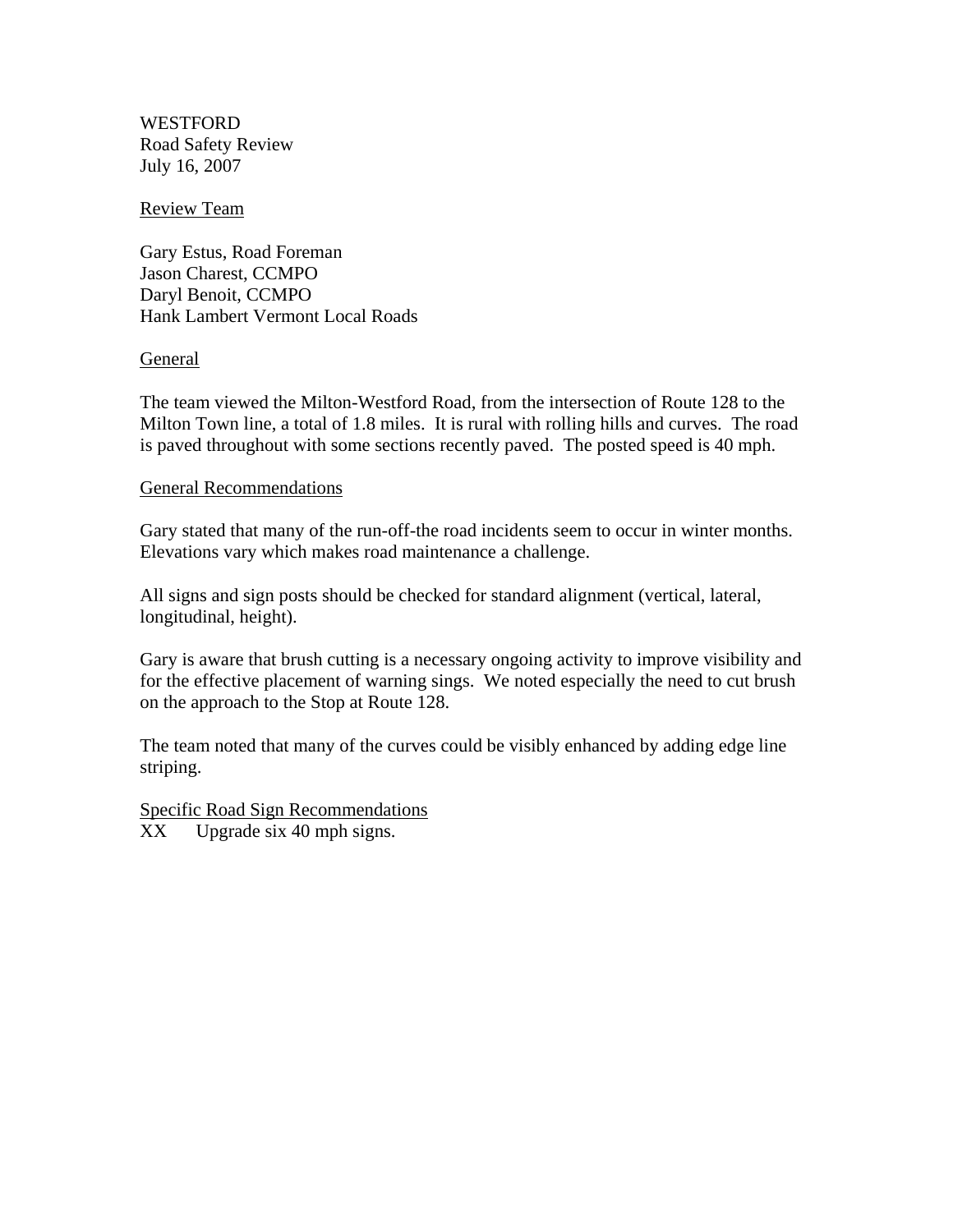## **Westbound on Milton-Westford Road**

0.6 Erect left curve ahead (W1-2L) 30 feet past mailbox #143. Relocate speed limit sign to an appropriate location. Cut brush.



0.9 Erect 4 chevron signs on left for right curve

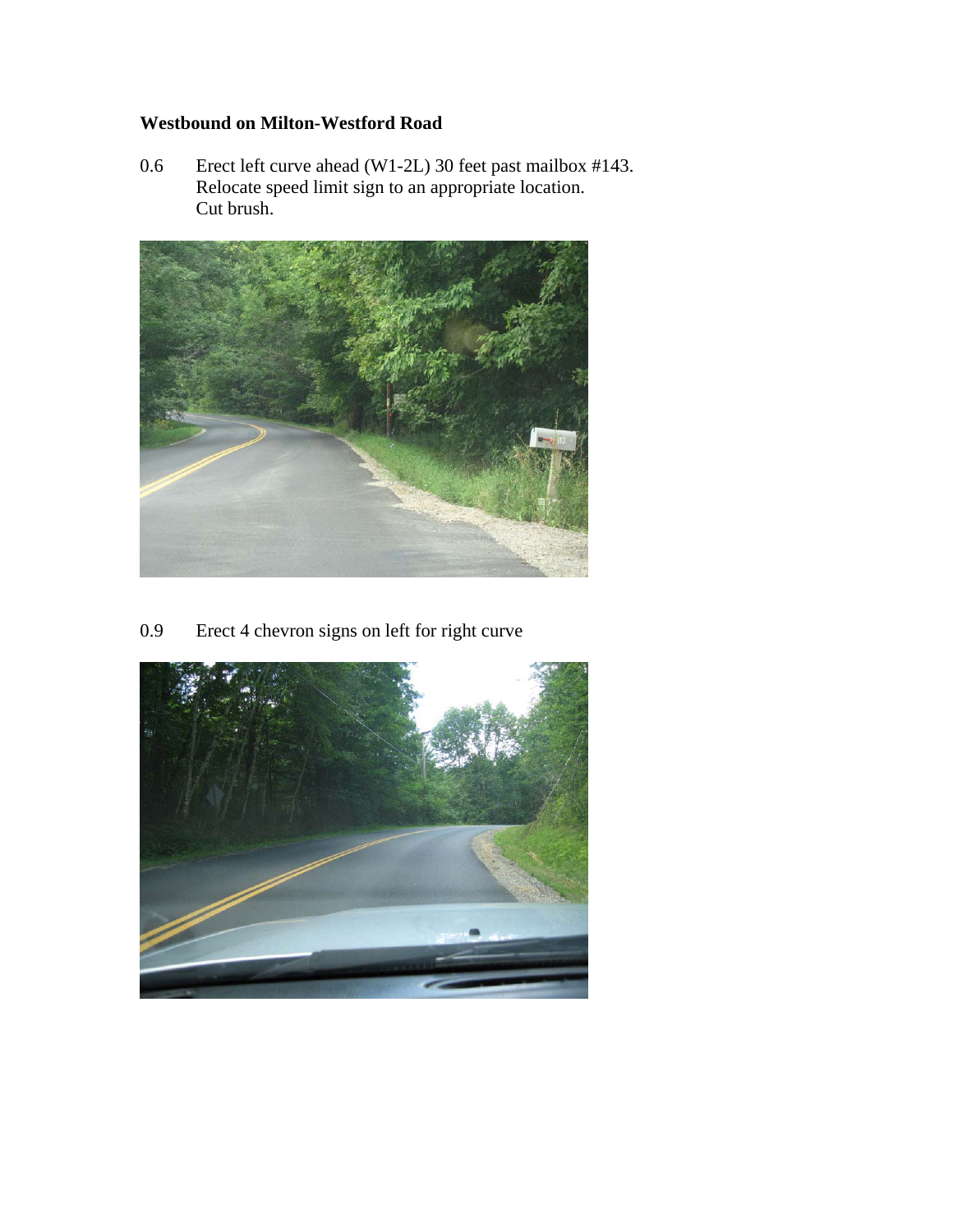1.0 Erect "S" curve sign (W1-5L) inside guardrail, 50 feet from end of guardrail.



1.2 Erect right curve warning sign (W1-2R) 30 east of utility pole #A7-104

# **Eastbound on Milton-Westford Rod**

0.0 Erect "S" curve sign (W1-5R)

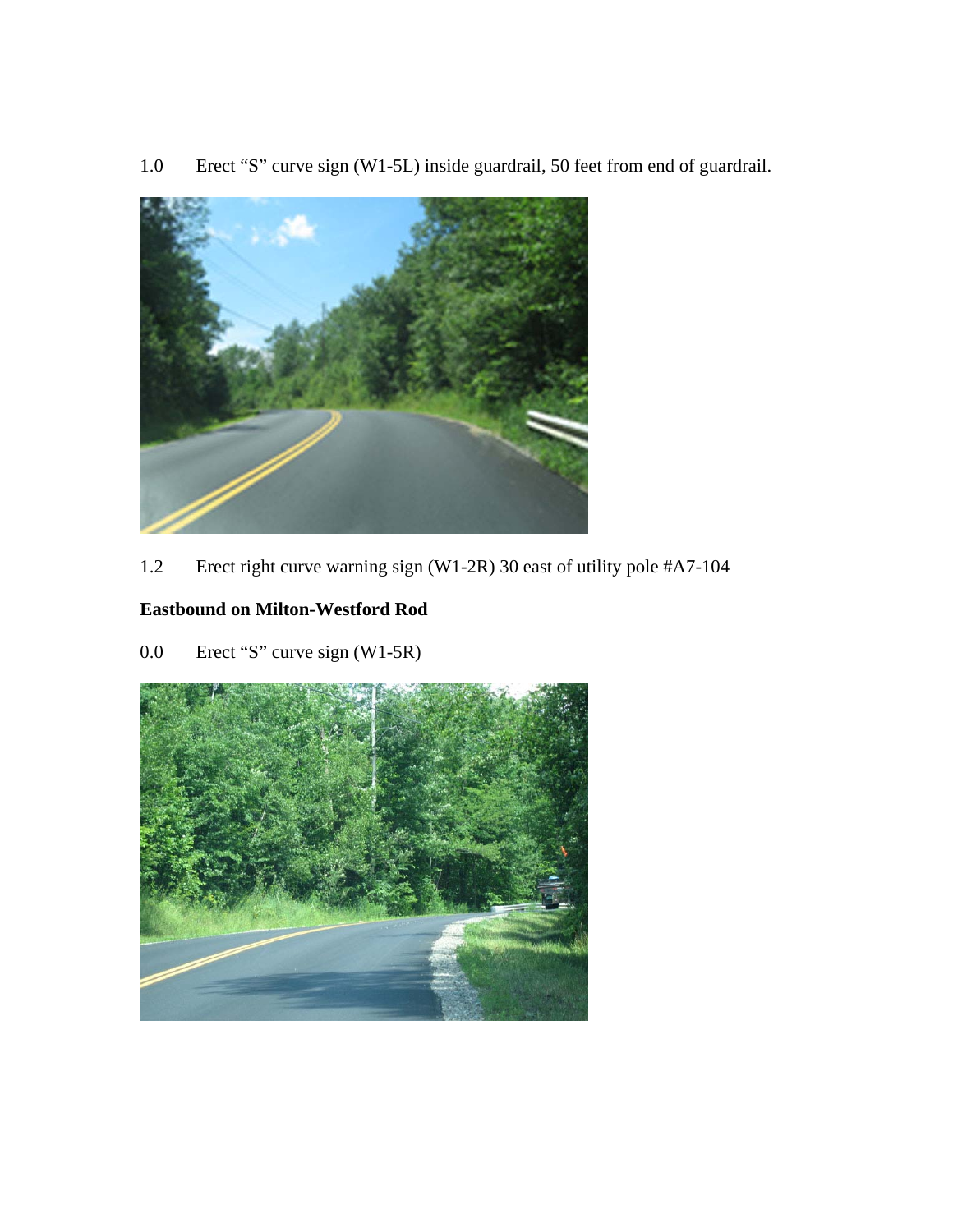

0.5 Erect "S" curve sign 30 feet before Old Stage Road (W1-5L)

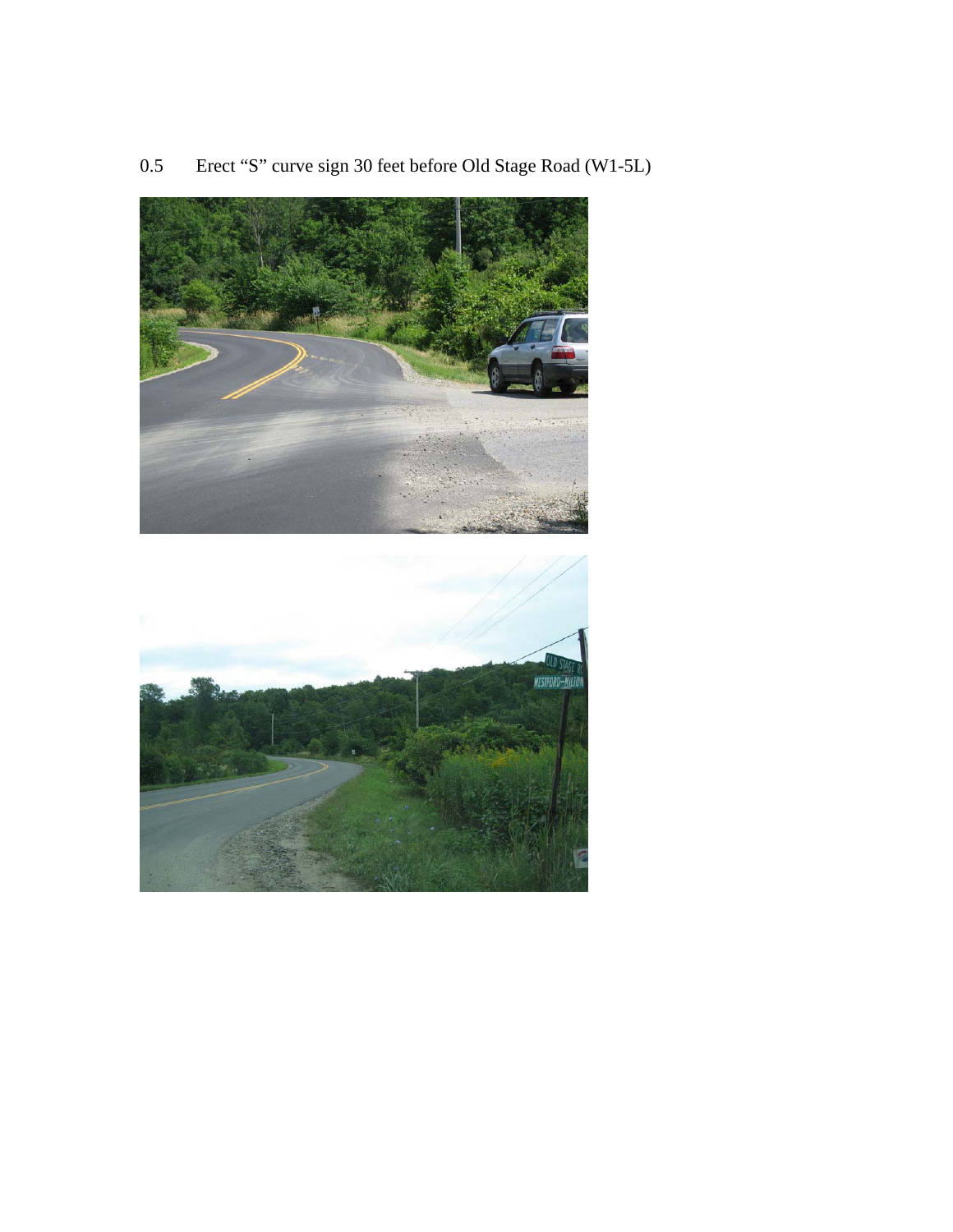0.5 Double arrow sign should be upgraded (W1-7) for motorists traveling downhill from Old Stage Road onto Milton-Westford Road.



- .8 Erect "S" curve sign (W1-5R) 20 feet east of utility pole # A5 106 and before mailbox #215.
- 0.9 Erect five chevron signs (W1-8) for curve to left

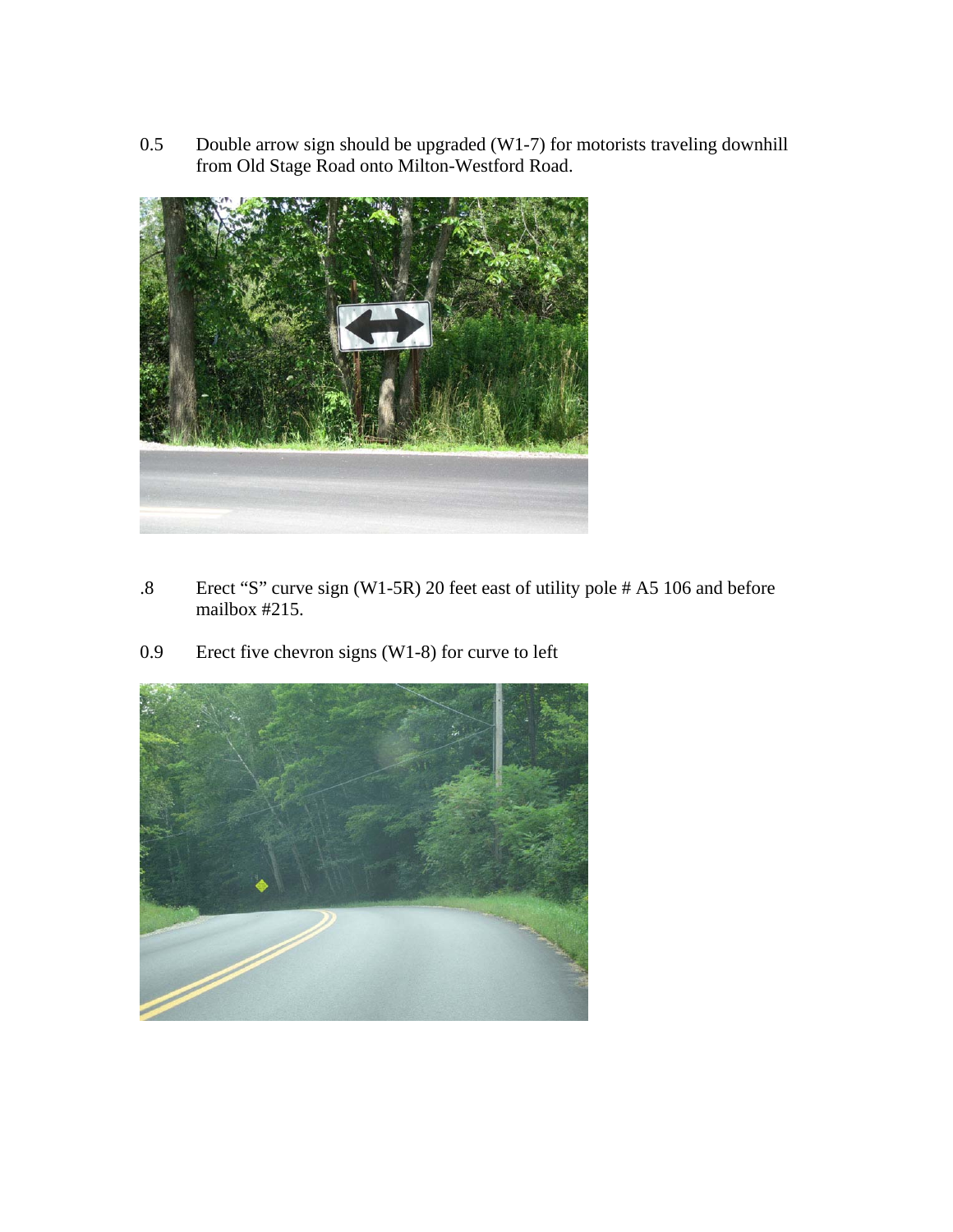1.6 Upgrade Downhill truck sign (W7-1) Remove "T" intersection ahead (W2-4) Upgrade Stop Ahead sign (W3-1) and erect it 140 feet in advance of the Stop sign.



1.8 Upgrade STOP sign (R1-1) at intersection with Route 128